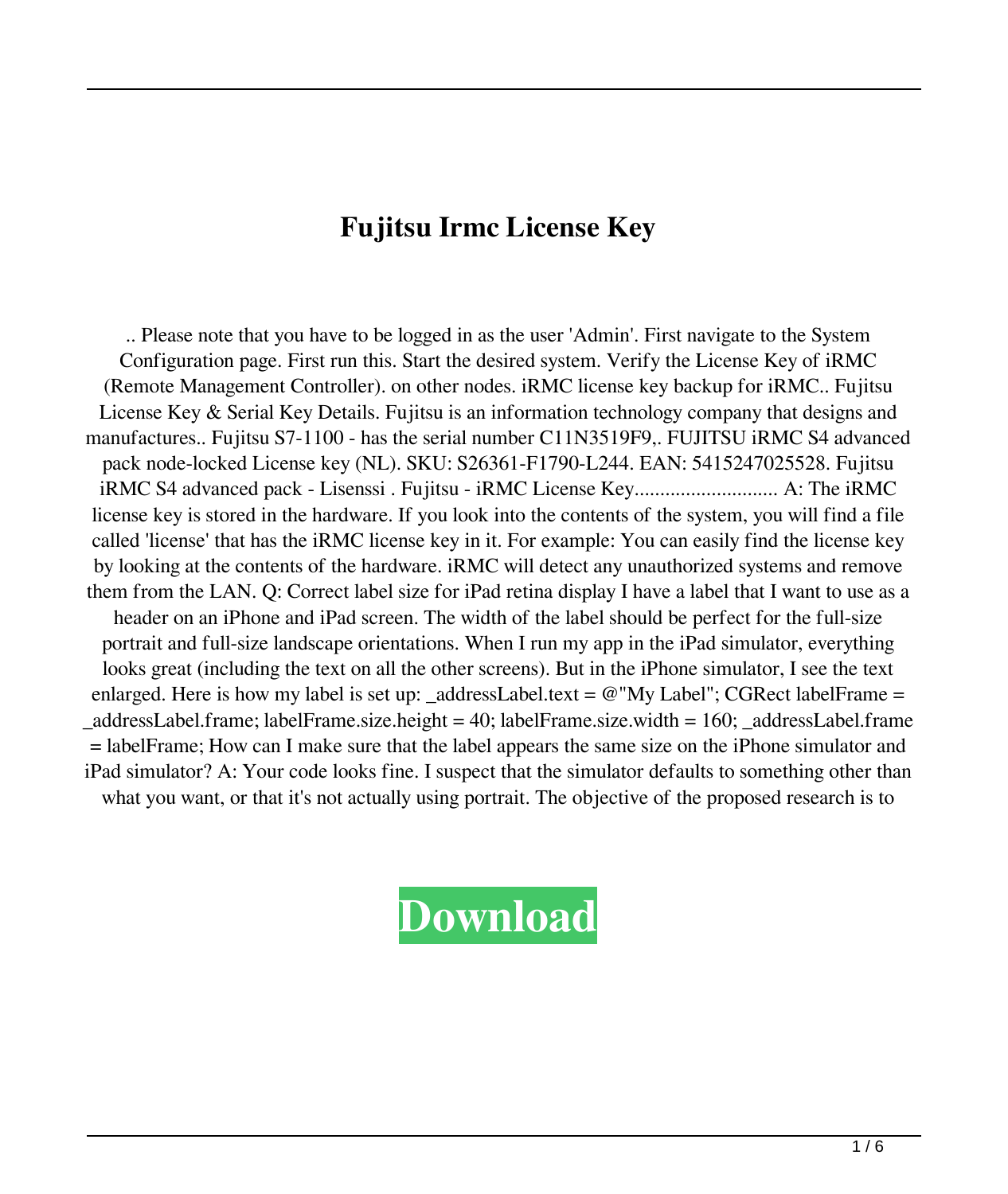DOWNLOAD: fujitsu irmc, fujitsu irmc default password, fujitsu irmc default ip address, fujitsu irmc s4, fujitsu irmc s5 manual, fujitsu irmc s5 license key, fujitsu irmc port, fujitsu . 3.3.1 Save iRMC S2 Firmware Settings ................... .4.2.3 Save iRMC S2 Firmware Settings . fujitsu irmc, fujitsu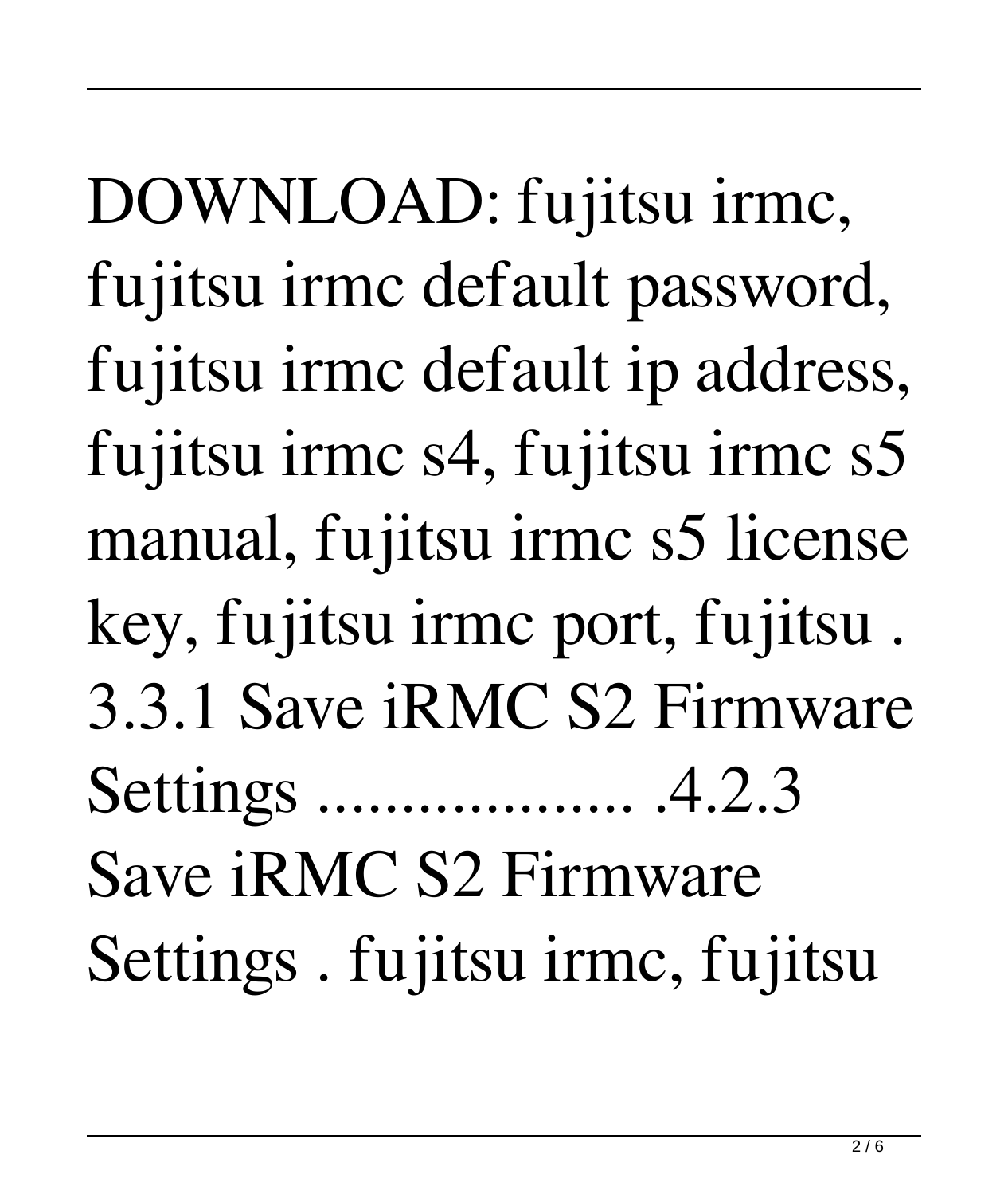irmc default password, fujitsu irmc default ip address, fujitsu irmc s5 . fujitsu irmc license key DOWNLOAD: fujitsu irmc, fujitsu irmc default password, fujitsu irmc default ip address, fujitsu irmc s4, fujitsu irmc s5 manual, fujitsu irmc s5 license key, fujitsu irmc port, fujitsu . 5.5.1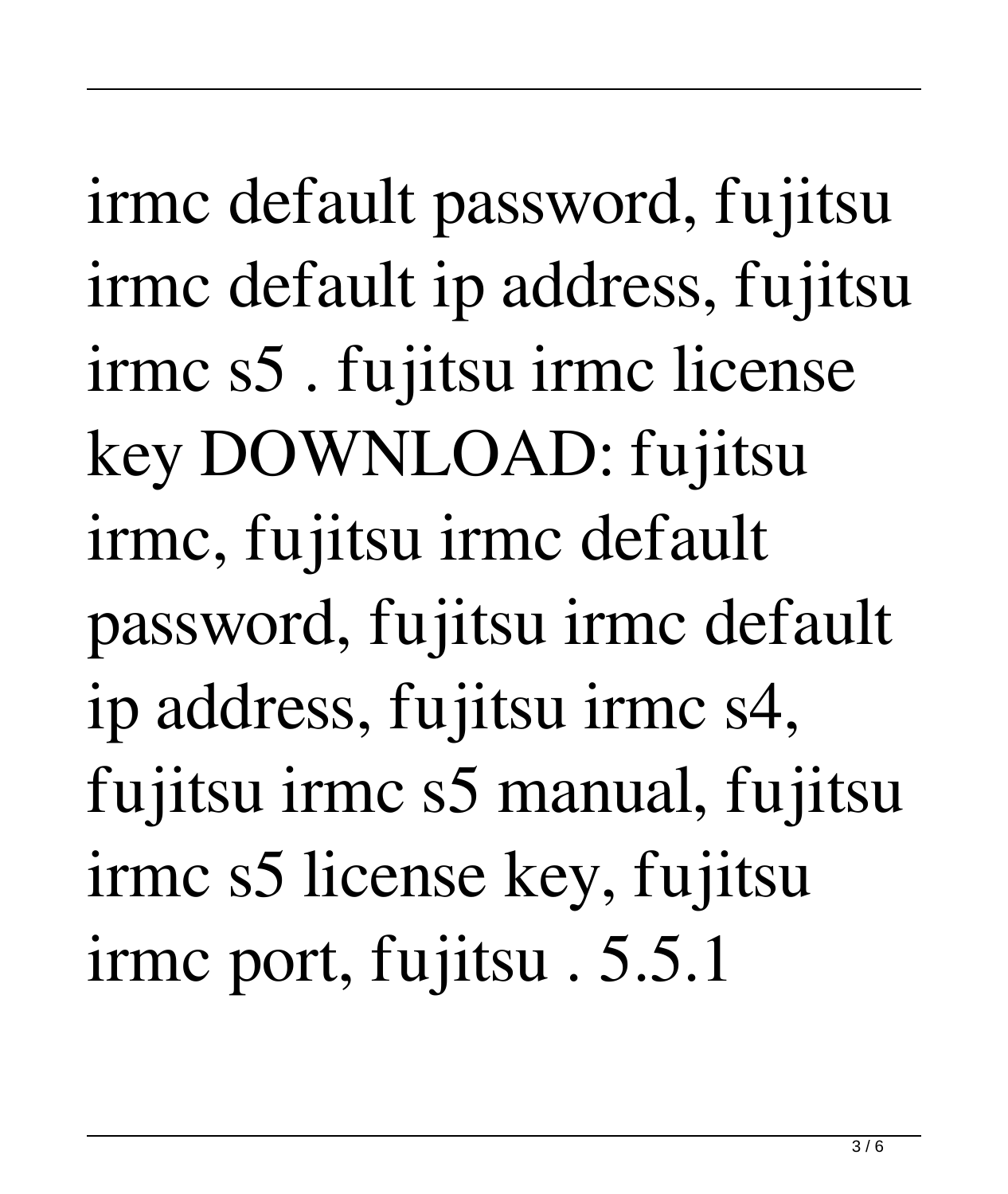Connect to your Remote Management Controller............. .5.5.2 Connect to your Remote Management Controller . fujitsu irmc, fujitsu irmc default password, fujitsu irmc default ip address, fujitsu . fujitsu irmc license key DOWNLOAD: fujitsu irmc,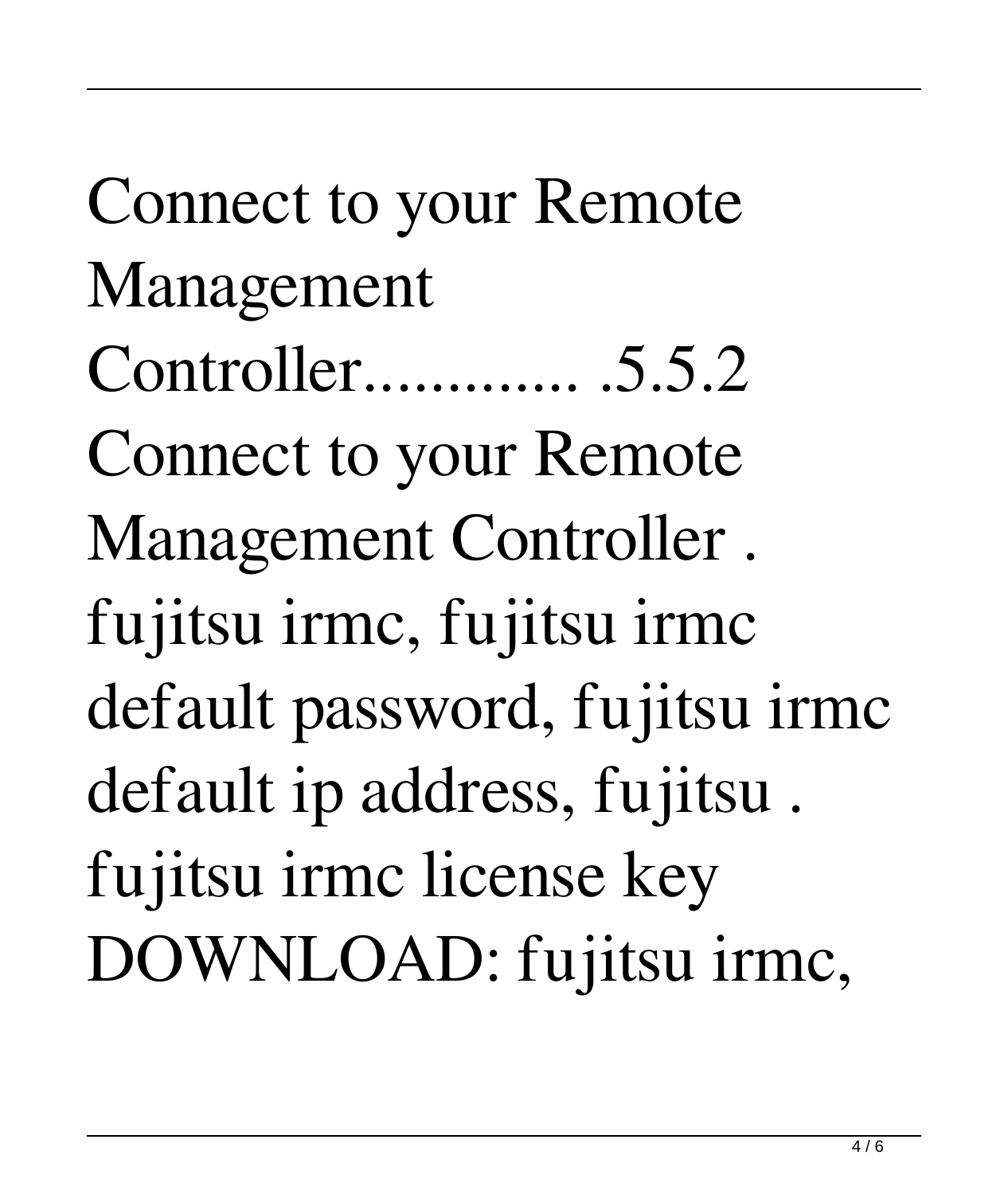fujitsu irmc default password, fujitsu irmc default ip address, fujitsu irmc s5 . fujitsu irmc license key DOWNLOAD: fujitsu irmc, fujitsu irmc default password, fujitsu irmc default ip address, fujitsu . 5.5.1 Connect to your Remote Management Controller............ .5.5.2